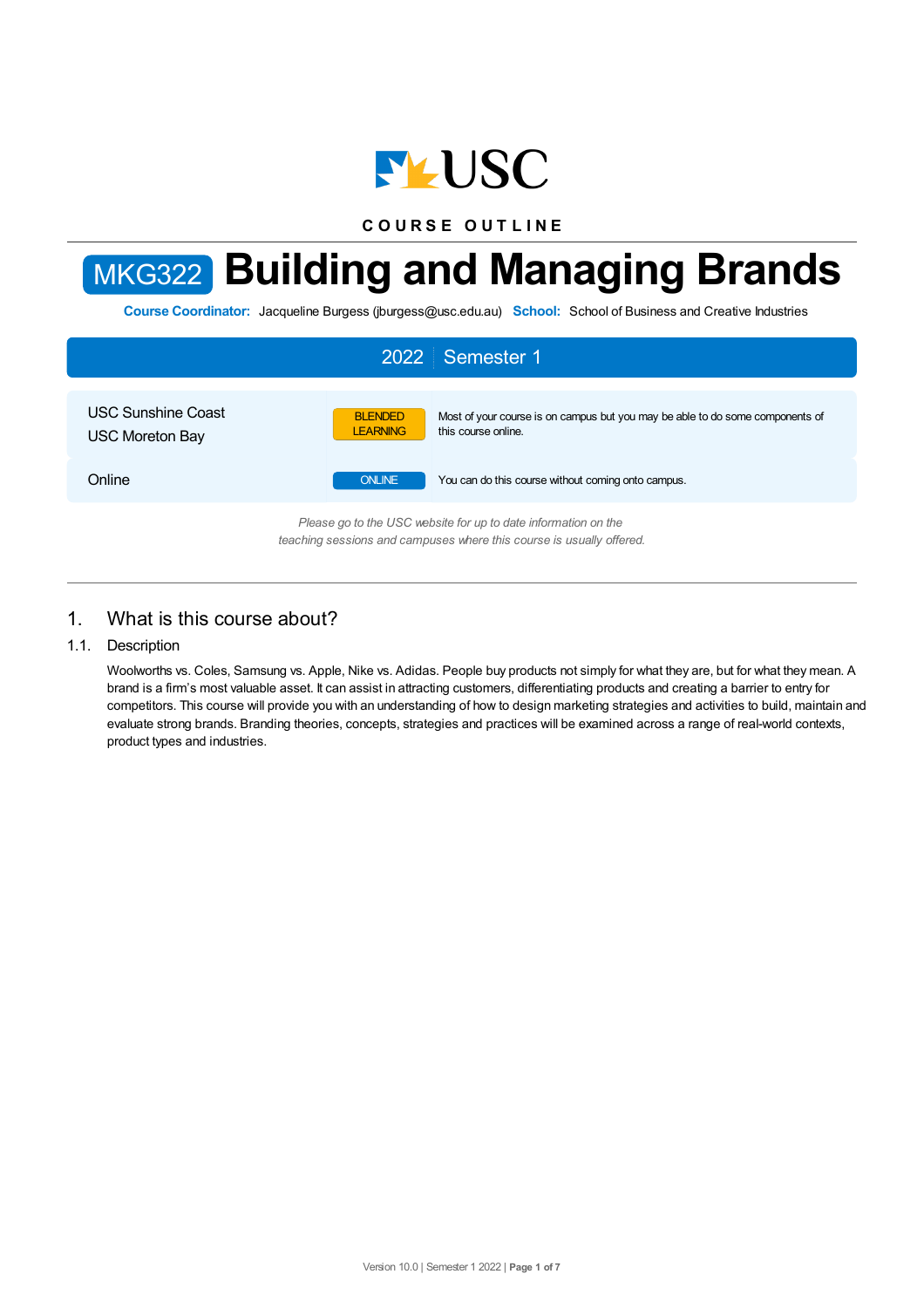## 1.2. How will this course be delivered?

| <b>ACTIVITY</b>                                                                                                                                                       | <b>HOURS</b>    | <b>BEGINNING WEEK</b>                           | <b>FREQUENCY</b> |
|-----------------------------------------------------------------------------------------------------------------------------------------------------------------------|-----------------|-------------------------------------------------|------------------|
| <b>BLENDED LEARNING</b>                                                                                                                                               |                 |                                                 |                  |
| <b>Learning materials</b> – Weekly, online delivery of learning materials<br>including readings, activities and videos.                                               | 1 <sub>hr</sub> | Week 1                                          | 13 times         |
| Tutorial/Workshop 1 - 10 weekly, scheduled, live workshops.                                                                                                           | 2hrs            | Week 2                                          | 10 times         |
| <b>Seminar</b> – Live, face-to-face seminars (recorded).                                                                                                              | 2hrs            | Week 1                                          | Once Only        |
| <b>Information session</b> – Assessment task information sessions<br>conducted on Zoom the week in which Task and Task 3 are due.<br>These will be live and recorded. | 2hrs            | Throughout teaching period (refer to<br>Format) | 2 times          |
| <b>ONLINE</b>                                                                                                                                                         |                 |                                                 |                  |
| <b>Tutorial/Workshop 1</b> – 10 weekly, scheduled, live workshops on<br>Zoom (recorded).                                                                              | 2hrs            | Week 1                                          | 10 times         |
| <b>Seminar</b> – The recorded version of the live, face-to-face seminar.                                                                                              | 2hrs            | Week 1                                          | Once Only        |
| <b>Online</b> – Weekly, online delivery of learning materials including<br>readings, activities and videos.                                                           | 1 <sub>hr</sub> | Week 1                                          | 13 times         |
| <b>Information session</b> – Assessment task information sessions<br>conducted on Zoom the week in which Task and Task 3 are due.<br>These will be live and recorded. | 2hrs            | Refer to Format                                 | 2 times          |

## 1.3. Course Topics

- Brands and brand management
- Customer-based brand equity and the brand positioning
- Brand Resonance and the brand value chain
- Choosing brand elements to build brand equity
- Designing marketing campaigns to build brand equity
- Integrating marketing communications to build brand equity, branding in the digital era
- Leveraging secondary brand associations to build brand equity
- Developing a brand equity measurement and management system, measuring sources of brand equity: capturing customer mind-set
- Measuring outcomes of brand equity: capturing market performance, designing and implementing brand architecture
- Introducing and naming new products and brand extensions
- Managing brands over time and geographic boundaries and market segments

## 2. What level is this course?

#### 300 Level (Graduate)

Demonstrating coherence and breadth or depth of knowledge and skills. Independent application of knowledge and skills in unfamiliar contexts. Meeting professional requirements and AQF descriptors for the degree. May require pre-requisites where discipline specific introductory or developing knowledge or skills is necessary. Normally undertaken in the third or fourth full-time study year of an undergraduate program.

# 3. What is the unit value of this course?

12 units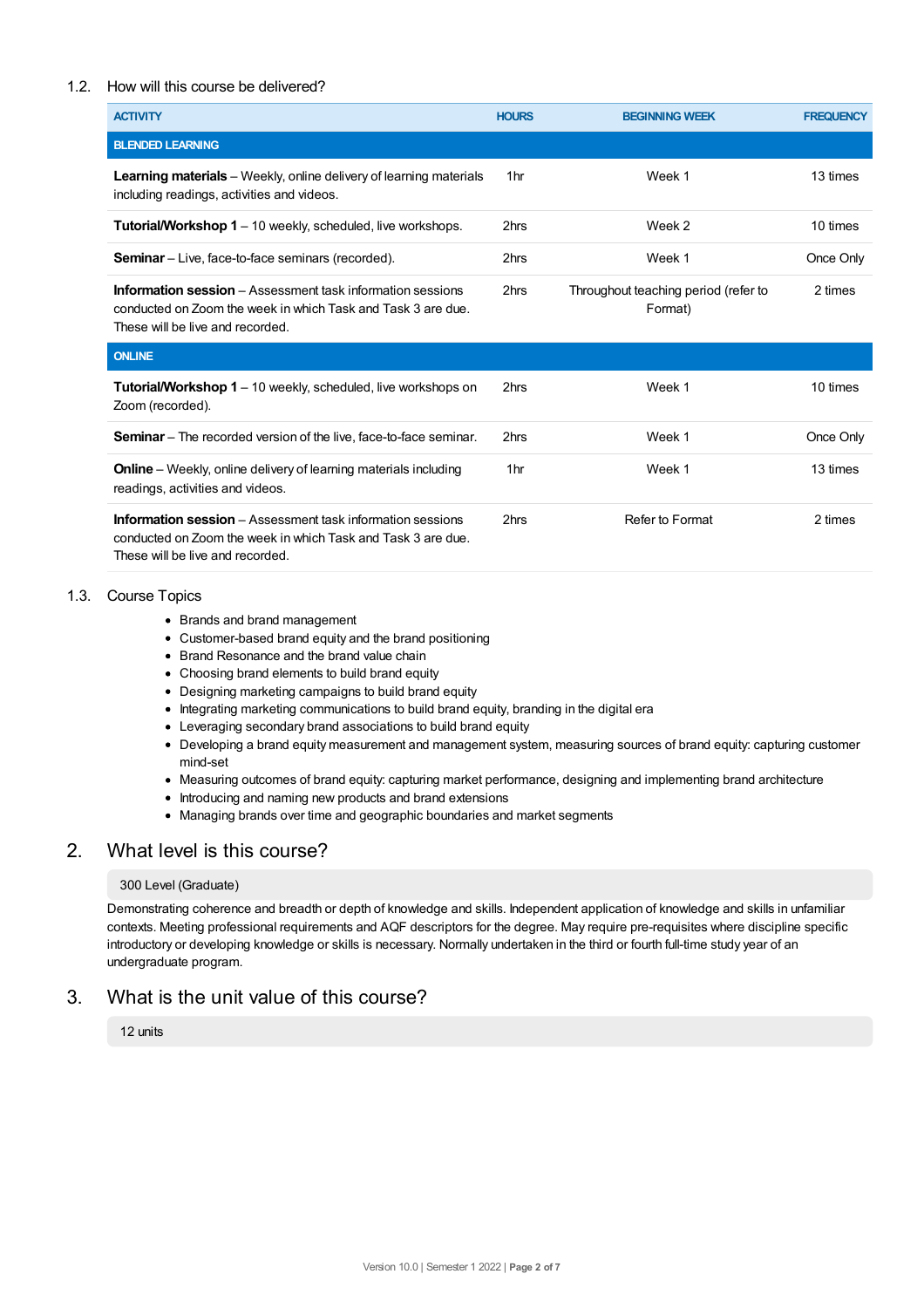# 4. How does this course contribute to my learning?

|                    | <b>COURSE LEARNING OUTCOMES</b>                                                                                                | <b>GRADUATE QUALITIES MAPPING</b>                                      | <b>PROFESSIONAL STANDARD MAPPING</b>                                                                                  |
|--------------------|--------------------------------------------------------------------------------------------------------------------------------|------------------------------------------------------------------------|-----------------------------------------------------------------------------------------------------------------------|
|                    | On successful completion of this course, you<br>should be able to                                                              | Completing these tasks successfully will<br>contribute to you becoming | Association to Advance Collegiate Schools of<br><b>Business</b>                                                       |
|                    | Demonstrate knowledge and<br>application of key branding theories and<br>concepts                                              | Knowledgeable                                                          | PC3 - Creative and Critical Thinking<br>PC3.1 - Problem Solving<br>PC6 - Career-ready<br>PC6.2 - Discipline Knowledge |
| (2                 | Demonstrate advanced oral<br>communication skills in a business<br>context                                                     | Empowered                                                              | PC1 - Communication<br>PC1.2 - Oral Communication<br>PC1.3 - Digital Literacy<br>PC6 - Career-ready                   |
| $\left( 3 \right)$ | Demonstrate critical and creative<br>thinking to identify and solve business<br>problems and arrive at innovative<br>solutions | Knowledgeable<br>Creative and critical thinker<br>Empowered            | PC1 - Communication<br>PC1.1 - Written Communication<br>PC1.2 - Oral Communication<br>PC3.1 - Problem Solving         |
|                    | Demonstrate advanced written<br>communication skills in a business<br>context                                                  | Empowered                                                              | PC6 - Career-ready<br>PC6.2 - Discipline Knowledge                                                                    |

# 5. Am Ieligible to enrol in this course?

Refer to the USC [Glossary](https://www.usc.edu.au/about/policies-and-procedures/glossary-of-terms-for-policy-and-procedures) of terms for definitions of "pre-requisites, co-requisites and anti-requisites".

5.1. Pre-requisites

MKG220

5.2. Co-requisites

Not applicable

5.3. Anti-requisites

Not applicable

5.4. Specific assumed prior knowledge and skills (where applicable)

Not applicable

# 6. How am Igoing to be assessed?

6.1. Grading Scale

Standard Grading (GRD)

High Distinction (HD), Distinction (DN), Credit (CR), Pass (PS), Fail (FL).

6.2. Details of early feedback on progress

Early feedback will be provided in two ways. First, via Task 1 in Week five of the semester. This assessment piece provides students with feedback regarding their ability to apply knowledge relating to the foundational content of the course. Second, students will also be provided formative feedback during tutorial activities throughout the semester with these activities relevant to and scaffolding up to their assessment.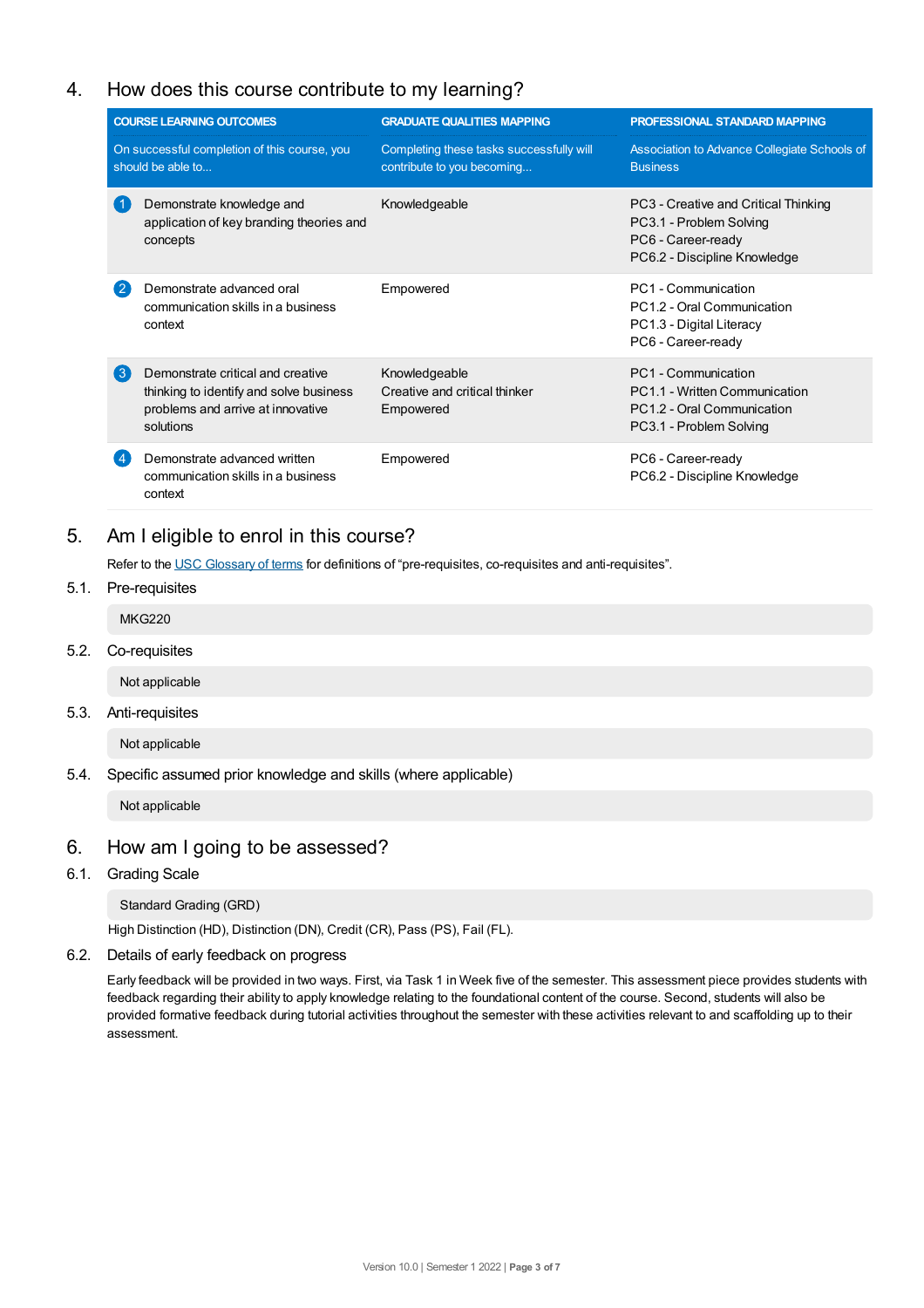## 6.3. Assessment tasks

| <b>DELIVERY</b><br><b>MODE</b> | <b>TASK</b><br>NO. | <b>ASSESSMENT</b><br><b>PRODUCT</b> | <b>INDIVIDUAL</b><br><b>OR GROUP</b> | <b>WEIGHTING</b><br>$\%$ | <b>WHAT IS THE</b><br><b>DURATION /</b><br>LENGTH? | <b>WHEN SHOULD I</b><br>SUBMIT? | <b>WHERE SHOULD I</b><br><b>SUBMIT IT?</b>                      |
|--------------------------------|--------------------|-------------------------------------|--------------------------------------|--------------------------|----------------------------------------------------|---------------------------------|-----------------------------------------------------------------|
| All                            | 1                  | Oral                                | Individual                           | 30%                      | 10 minutes                                         | Week 5                          | <b>Online Assignment</b><br>Submission with<br>plagiarism check |
| All                            | 2                  | Case Study                          | Individual                           | 20%                      | 1000 words                                         | Week 9                          | Online Assignment<br>Submission with<br>plagiarism check        |
| All                            | 3                  | Report                              | Individual                           | 50%                      | 2.500 words                                        | Week 13                         | <b>Online Assignment</b><br>Submission with<br>plagiarism check |

## **All - Assessment Task 1:** Brand Positioning Analysis

| <b>GOAL:</b>     | To conduct an audit and assess the positioning of a selected brand.                                                                                                                                                                                                                                                                                                                                                                                                            |                                                                                         |                                     |  |  |  |
|------------------|--------------------------------------------------------------------------------------------------------------------------------------------------------------------------------------------------------------------------------------------------------------------------------------------------------------------------------------------------------------------------------------------------------------------------------------------------------------------------------|-----------------------------------------------------------------------------------------|-------------------------------------|--|--|--|
| <b>PRODUCT:</b>  | Oral                                                                                                                                                                                                                                                                                                                                                                                                                                                                           |                                                                                         |                                     |  |  |  |
| <b>FORMAT:</b>   | You will evaluate the positioning of a selected brand and develop a digital presentation. More detail will be provided on the<br>course Canvas site. This task is being used for measuring assurance of learning towards Association to Advance<br>Collegiate Schools of Business (AACSB) accreditation. The following Program Learning Objective will be assessed:<br>Program Learning Objective 1.2 - Demonstrate effective oral communication skills in a business context. |                                                                                         |                                     |  |  |  |
| <b>CRITERIA:</b> | No.                                                                                                                                                                                                                                                                                                                                                                                                                                                                            |                                                                                         | <b>Learning Outcome</b><br>assessed |  |  |  |
|                  | 1                                                                                                                                                                                                                                                                                                                                                                                                                                                                              | Identification and critical analysis of pertinent issues in a brand management context. | $1)$ (3)                            |  |  |  |
|                  | 2                                                                                                                                                                                                                                                                                                                                                                                                                                                                              | Depth and breadth of content                                                            | $\left( 3 \right)$                  |  |  |  |
|                  | 3                                                                                                                                                                                                                                                                                                                                                                                                                                                                              | Clarity, logic and flow of arguments presented                                          | $\left( 2\right)$                   |  |  |  |
|                  | 4                                                                                                                                                                                                                                                                                                                                                                                                                                                                              | Use of appropriate verbal communication                                                 | $\mathbf{2}$                        |  |  |  |
|                  | 5                                                                                                                                                                                                                                                                                                                                                                                                                                                                              | Use of effective time management                                                        | $\left( 2\right)$                   |  |  |  |
|                  | 6                                                                                                                                                                                                                                                                                                                                                                                                                                                                              | Use of appropriate supporting materials                                                 |                                     |  |  |  |
|                  |                                                                                                                                                                                                                                                                                                                                                                                                                                                                                |                                                                                         |                                     |  |  |  |

## **All - Assessment Task 2:** Open Book Case Study Test

| <b>GOAL:</b>     | To demonstrate knowledge and understanding of key branding theories and concepts.                                                                                                                              |                                     |  |  |  |
|------------------|----------------------------------------------------------------------------------------------------------------------------------------------------------------------------------------------------------------|-------------------------------------|--|--|--|
| <b>PRODUCT:</b>  | Case Study                                                                                                                                                                                                     |                                     |  |  |  |
| <b>FORMAT:</b>   | This is an individual assessment conducted online. You will answer four questions about a case study. It is your<br>responsibility to make sure you are available to take the test when it is released online. |                                     |  |  |  |
| <b>CRITERIA:</b> | No.                                                                                                                                                                                                            | <b>Learning Outcome</b><br>assessed |  |  |  |
|                  | Demonstration of knowledge and application of key branding theories and concepts                                                                                                                               |                                     |  |  |  |
|                  |                                                                                                                                                                                                                |                                     |  |  |  |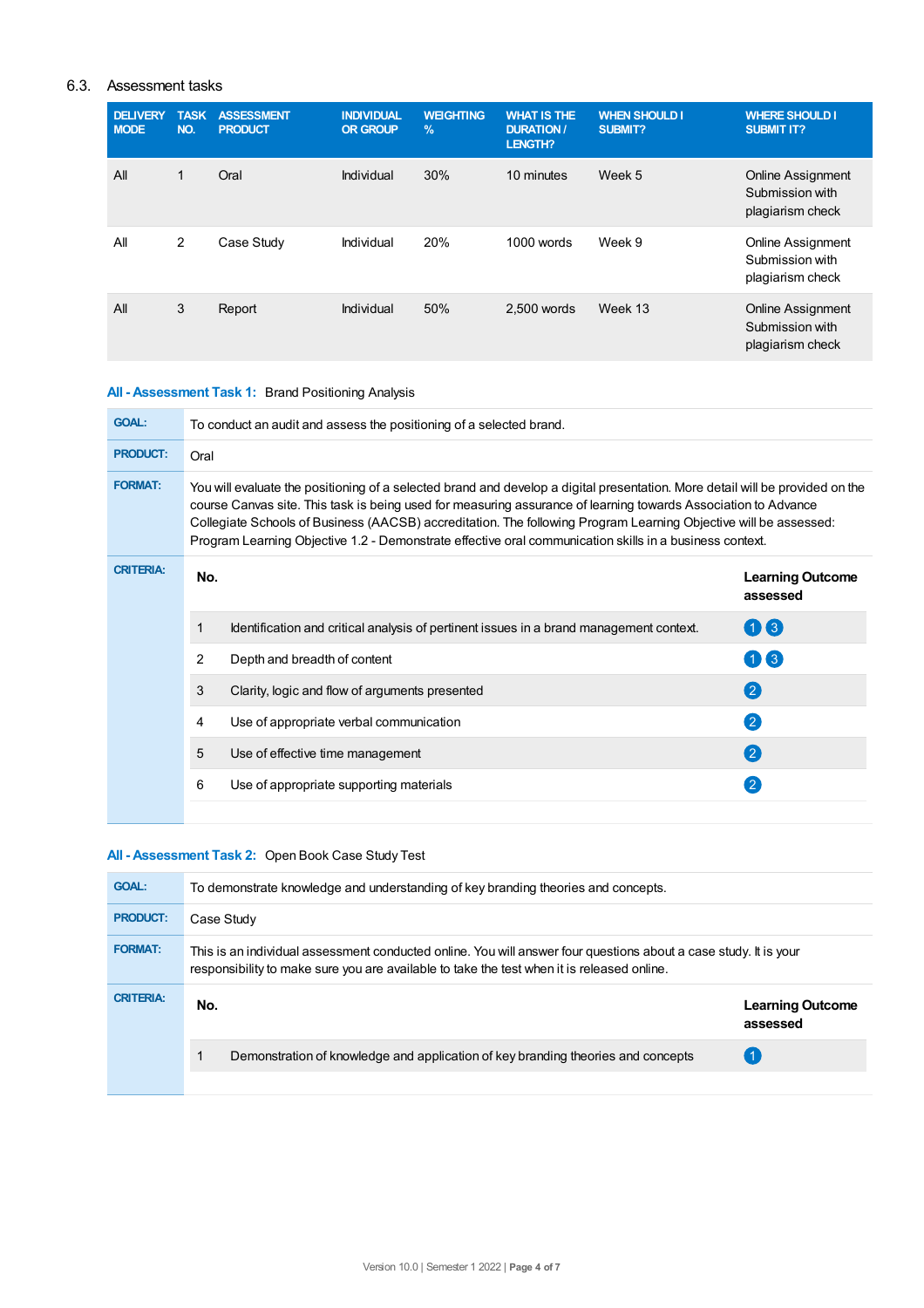#### **All - Assessment Task 3:** Brand Strategy Report

| <b>GOAL:</b>     | To conduct a brand analysis and provide strategic and tactical recommendations for the<br>brand selected for Assessment Task 2.                                                                                                                                                                                                                                                                                                                                                                                       |                                     |  |  |  |  |  |
|------------------|-----------------------------------------------------------------------------------------------------------------------------------------------------------------------------------------------------------------------------------------------------------------------------------------------------------------------------------------------------------------------------------------------------------------------------------------------------------------------------------------------------------------------|-------------------------------------|--|--|--|--|--|
| <b>PRODUCT:</b>  | Report                                                                                                                                                                                                                                                                                                                                                                                                                                                                                                                |                                     |  |  |  |  |  |
| <b>FORMAT:</b>   | This is a 2,500-word individual assessment task. You will prepare a formal report outlining a brand management strategy<br>for a client. This task is being used for measuring assurance of learning towards Association to Advance Collegiate<br>Schools of Business (AACSB) accreditation. The following Program Learning Objective will be assessed: Program<br>Learning Objective 3.1 - Demonstrate critical and creative thinking to identify and solve business problems and arrive at<br>innovative solutions. |                                     |  |  |  |  |  |
| <b>CRITERIA:</b> | No.                                                                                                                                                                                                                                                                                                                                                                                                                                                                                                                   | <b>Learning Outcome</b><br>assessed |  |  |  |  |  |
|                  | $\mathbf{1}$<br>Demonstrate critical thinking to develop and evaluate appropriate brand management<br>solutions to business problems.                                                                                                                                                                                                                                                                                                                                                                                 | $\left( 3\right)$                   |  |  |  |  |  |
|                  | 2<br>Identification and critical analysis of pertinent issues in a brand management context                                                                                                                                                                                                                                                                                                                                                                                                                           | 3                                   |  |  |  |  |  |
|                  | 3<br>Critical analysis of existing sources of secondary data and literature in the field                                                                                                                                                                                                                                                                                                                                                                                                                              | (4)                                 |  |  |  |  |  |
|                  | Accuracy and presentation of written work including English expression, discipline-based<br>4<br>vocabulary, grammar, spelling, and punctuation                                                                                                                                                                                                                                                                                                                                                                       | $\overline{A}$                      |  |  |  |  |  |
|                  | 5<br>Utilise radical (breakthrough) creativity to develop innovative solutions to brand<br>management problems.                                                                                                                                                                                                                                                                                                                                                                                                       | $1$ $\bf{I}$ 3                      |  |  |  |  |  |

# 7. Directed study hours

A 12-unit course will have total of 150 learning hours which will include directed study hours (including online if required), self-directed learning and completion of assessable tasks. Directed study hours may vary by location. Student workload is calculated at 12.5 learning hours per one unit.

## 8. What resources do I need to undertake this course?

Please note: Course information, including specific information of recommended readings, learning activities, resources, weekly readings, etc. are available on the course Canvas site– Please log in as soon as possible.

#### 8.1. Prescribed text(s) or course reader

Please note that you need to have regular access to the resource(s) listed below. Resources may be required or recommended.

| <b>REQUIRED? AUTHOR</b> |                                              | YEAR TITLE |                                 | <b>EDITION</b> | <b>PUBLISHER</b> |
|-------------------------|----------------------------------------------|------------|---------------------------------|----------------|------------------|
| Reguired                | Kevin Lane<br>Keller, Vanitha<br>Swaminathan |            | 2019 Strategic Brand Management | 5th ed         | Pearson          |

#### 8.2. Specific requirements

Not applicable

## 9. How are risks managed in this course?

Health and safety risks for this course have been assessed as low. It is your responsibility to review course material, search online, discuss with lecturers and peers and understand the health and safety risks associated with your specific course of study and to familiarise yourself with the University's general health and safety principles by reviewing the online [induction](https://online.usc.edu.au/webapps/blackboard/content/listContentEditable.jsp?content_id=_632657_1&course_id=_14432_1) training for students, and following the instructions of the University staff.

# 10. What administrative information is relevant to this course?

#### 10.1. Assessment: Academic Integrity

Academic integrity is the ethical standard of university participation. It ensures that students graduate as a result of proving they are competent in their discipline. This is integral in maintaining the value of academic qualifications. Each industry has expectations and standards of the skills and knowledge within that discipline and these are reflected in assessment.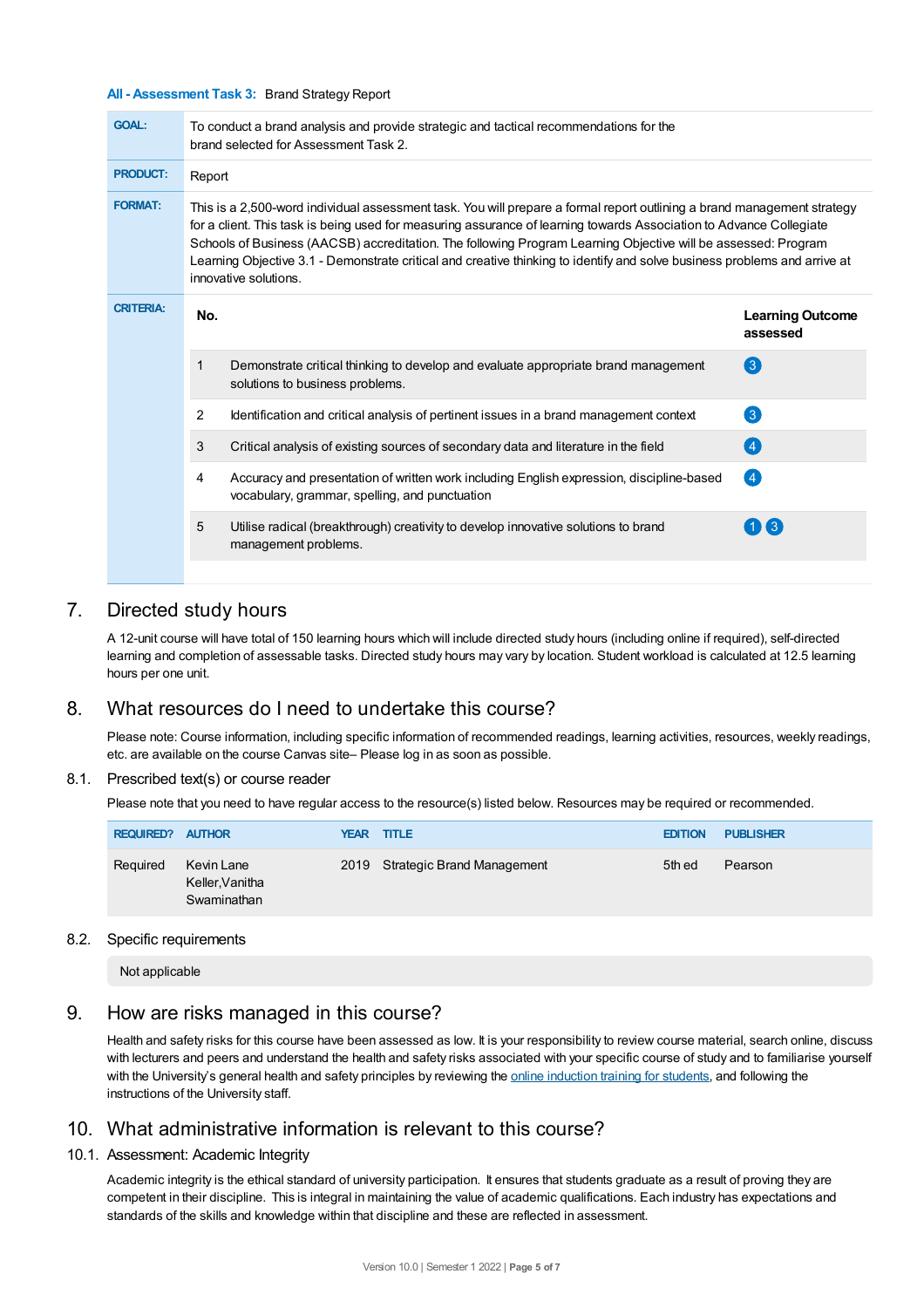Academic integrity means that you do not engage in any activity that is considered to be academic fraud; including plagiarism, collusion or outsourcing any part of any assessment item to any other person. You are expected to be honest and ethical by completing all work yourself and indicating in your work which ideas and information were developed by you and which were taken from others. You cannot provide your assessment work to others.You are also expected to provide evidence of wide and critical reading, usually by using appropriate academic references.

In order to minimise incidents of academic fraud, this course may require that some of its assessment tasks, when submitted to Canvas, are electronically checked through Turnitin. This software allows for text comparisons to be made between your submitted assessment item and all other work to which Turnitin has access.

#### 10.2. Assessment: Additional Requirements

Eligibility for Supplementary Assessment

Your eligibility for supplementary assessment in a course is dependent of the following conditions applying:

The final mark is in the percentage range 47% to 49.4% The course is graded using the Standard Grading scale You have not failed an assessment task in the course due to academic misconduct

#### 10.3. Assessment: Submission penalties

Late submission of assessment tasks may be penalised at the following maximum rate:

- 5% (of the assessment task's identified value) per day for the first two days from the date identified as the due date for the assessment task.

- 10% (of the assessment task's identified value) for the third day - 20% (of the assessment task's identified value) for the fourth day and subsequent days up to and including seven days from the date identified as the due date for the assessment task. - A result of zero is awarded for an assessment task submitted after seven days from the date identified as the due date for the assessment task. Weekdays and weekends are included in the calculation of days late. To request an extension you must contact your course coordinator to negotiate an outcome.

#### 10.4. SafeUSC

USC is committed to a culture of respect and providing a safe and supportive environment for all members of our community. For immediate assistance on campus contact SafeUSC by phone: 07 [5430](tel:07%205430%201168) 1168 or using the [SafeZone](https://www.safezoneapp.com) app. For general enquires contact the SafeUSC team by phone 07 [5456](tel:07%205456%203864) 3864 or email [safe@usc.edu.au](mailto:safe@usc.edu.au).

The SafeUSC Specialist Service is a Student Wellbeing service that provides free and confidential support to students who may have experienced or observed behaviour that could cause fear, offence or trauma. To contact the service call 07 [5430](tel:07%205430%201226) 1226 or email [studentwellbeing@usc.edu.au](mailto:studentwellbeing@usc.edu.au).

#### 10.5. Study help

For help with course-specific advice, for example what information to include in your assessment, you should first contact your tutor, then your course coordinator, if needed.

If you require additional assistance, the Learning Advisers are trained professionals who are ready to help you develop a wide range of academic skills. Visit the Learning [Advisers](https://www.usc.edu.au/current-students/student-support/academic-and-study-support/learning-advisers) web page for more information, or contact Student Central for further assistance: +61 7 5430 2890 or [studentcentral@usc.edu.au](mailto:studentcentral@usc.edu.au).

#### 10.6. Wellbeing Services

Student Wellbeing provide free and confidential counselling on a wide range of personal, academic, social and psychological matters, to foster positive mental health and wellbeing for your academic success.

To book a confidential appointment go to [Student](https://studenthub.usc.edu.au/) Hub, email [studentwellbeing@usc.edu.au](mailto:studentwellbeing@usc.edu.au) or call 07 5430 1226.

#### 10.7. AccessAbility Services

Ability Advisers ensure equal access to all aspects of university life. If your studies are affected by a disability, learning disorder mental health issue, injury or illness, or you are a primary carer for someone with a disability or who is considered frail and aged, [AccessAbility](https://www.usc.edu.au/learn/student-support/accessability-services/documentation-requirements) Services can provide access to appropriate reasonable adjustments and practical advice about the support and facilities available to you throughout the University.

To book a confidential appointment go to [Student](https://studenthub.usc.edu.au/) Hub, email [AccessAbility@usc.edu.au](mailto:AccessAbility@usc.edu.au) or call 07 5430 2890.